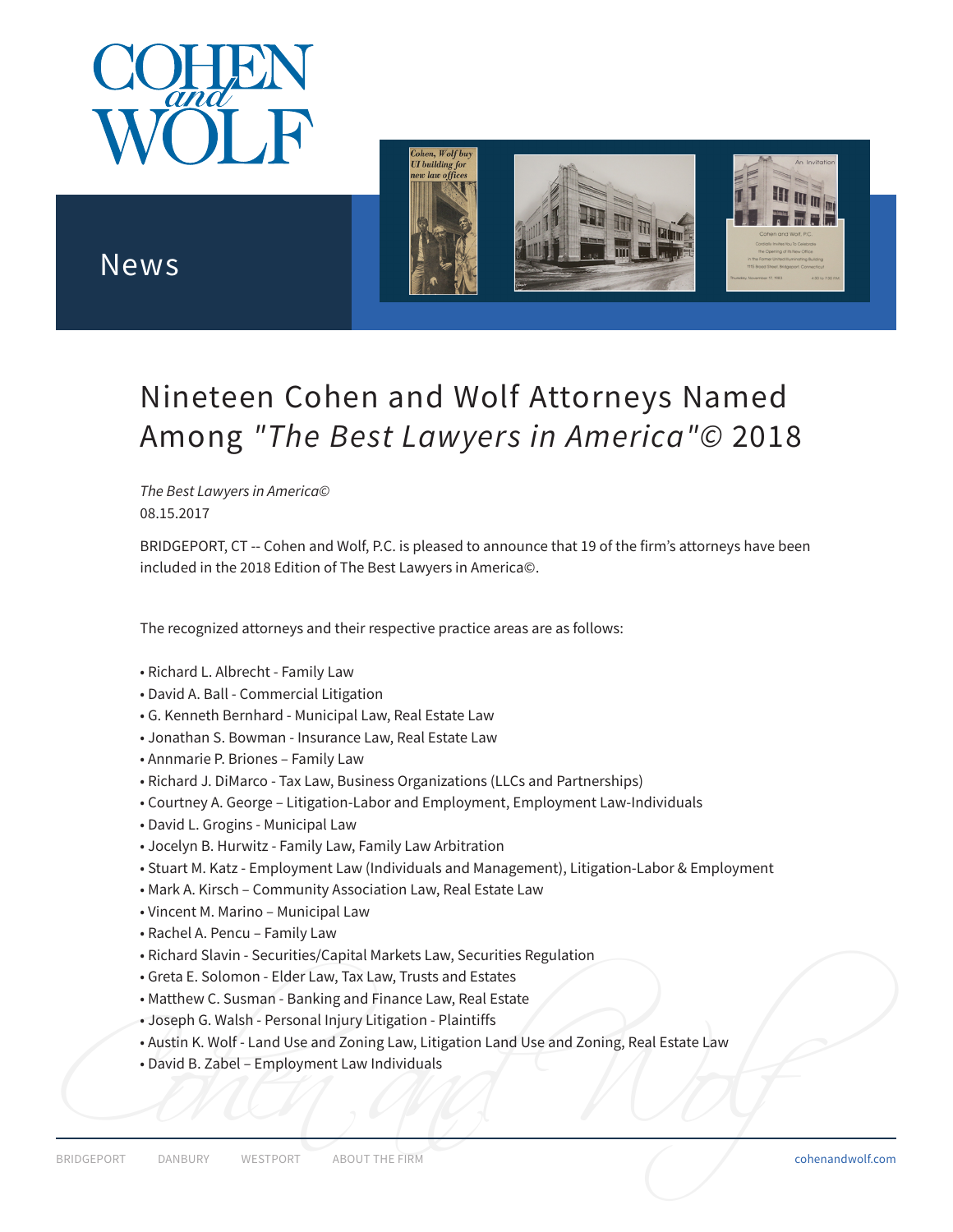

#### **Nineteen Cohen and Wolf Attorneys Named Among** *"The Best Lawyers in America"©* **2018**

This year, three of the firm's attorneys were recognized by Best Lawyers as 2018 *"Lawyers of the Year"* in the Stamford metro area:

- Richard L. Albrecht for Family Law
- Richard J. DiMarco for Tax Law
- Stuart M. Katz for Employment Law-Management

Only a single lawyer in each practice area and designated metropolitan area is honored as the "Lawyer of the Year", making this accolade particularly significant. They are selected based on impressive voting averages received during the peer review assessments.

First published in 1983, Best Lawyers® has become internationally regarded as a guide to legal excellence. Lawyers named to The Best Lawyers in America list are divided by geographic region and practice area. Attorneys are evaluated by their peers on the basis of professional expertise and undergo an authentication process to make sure they are in good standing.

#### **ATTORNEYS**

Richard L. Albrecht David A. Ball G. Kenneth Bernhard Annmarie P. Briones Richard J. DiMarco David L. Grogins Jocelyn B. Hurwitz Stuart M. Katz Mark A. Kirsch